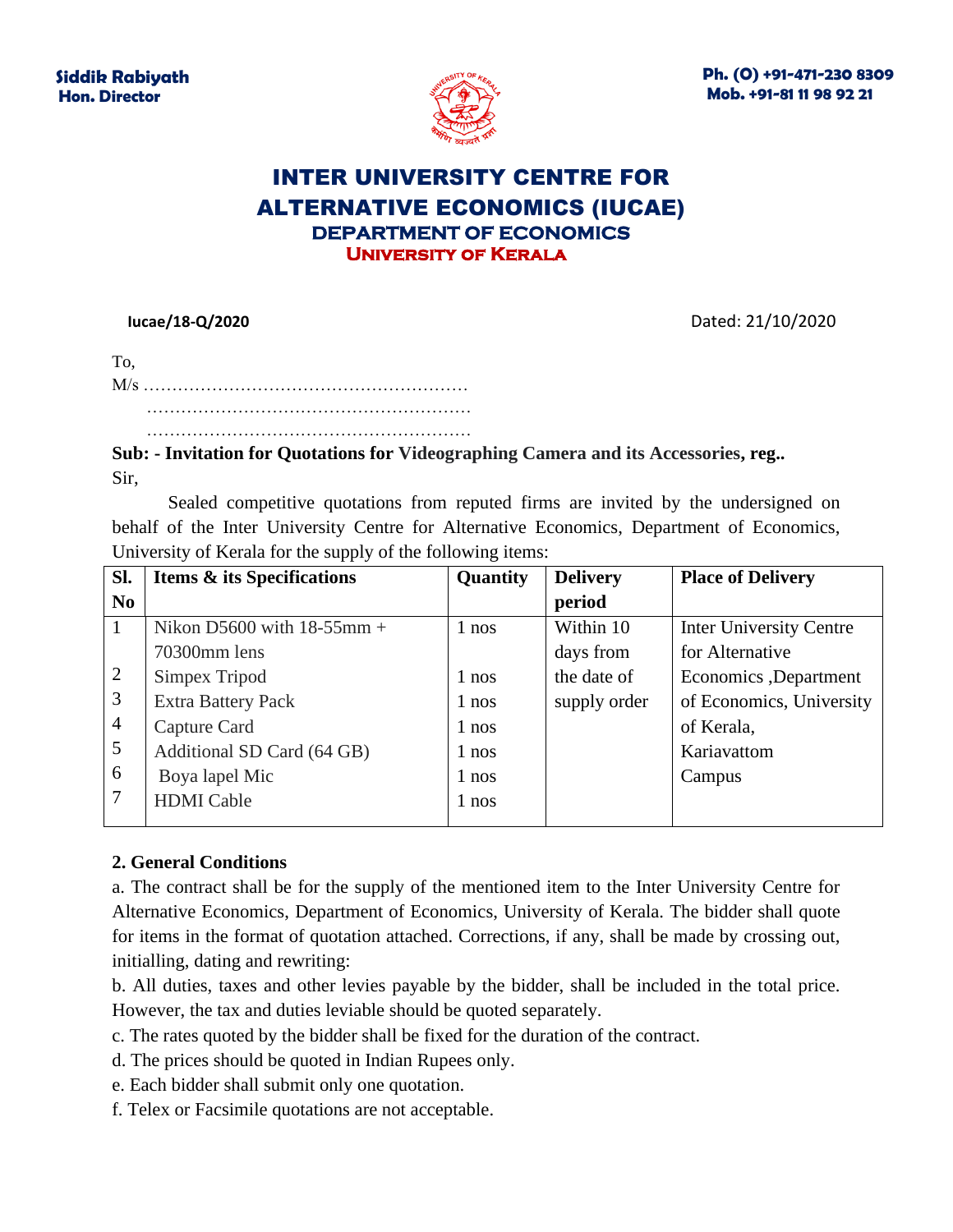g. The firm should enclose supporting documents regarding registration of GST/IT/PAN and proof of credibility.

## **3. Validity of quotations**

The quotation shall remain valid for a period of **One month** after the deadline specified for submission of quotations.

## **4. Evaluation of quotations:**

The Purchaser will evaluate and compare the quotations determined to be substantially responsive, i.e.which are:

a) properly signed, and

b) Conform to the terms and conditions and specifications.

The evaluation would be done for all the items put together. The items for which no rates have been quoted would be treated as zero and the total amount would be computed accordingly. The bidder who has quoted for partial quantity of any one or more item (s) would be treated as nonresponsive. Purchaser will award the contract to the responsive bidder whose total cost for all the items put together is the lowest.

### **5. Special Conditions:**

(a) The purchaser will award the contract to the bidder whose quotation has been determined to be substantially responsive and who has offered the lowest price as per para 4 above :

(b) The bidder whose bid is accepted will be notified of the award of the contract by the office prior to expiration of the quotation validity period:

(c) The Notification of Award to clearly specify any change in the unit price or any other terms and conditions accepted.

(d) **Warranty/Guarantee: -** The supplier shall guarantee to repair/replace the items or its part – if found defective within a period of 3 years from the date of supply of items. The entire expenditure for repair/ replace the item in this regard shall be borne by the supplier

(e) The purchaser will have every right to increase or decrease the quantity required.

(f) The University will release the payment only after inspecting the equipment and satisfy that the supply is as per the requirements. The payment will be made after successful completion of the supply on producing invoice in duplicate.

(g) Notwithstanding the above, the Purchaser reserves the right to accept or reject any quotations and to cancel the bidding process and reject all quotations at any time prior to the award of the contract.

(h) In case of dispute arises, the decision of Kerala University authority shall be final and binding on bidders.

(i) At the time of payment applicable taxes will be deducted at the existing rates.

## **6. Last date and time of receipt of quotations:**

a. You are requested to submit the sealed quotations in the Tender by post superscripted on the envelope as **"Supply of Videographing Camera and its Accessories"** latest by **31.10.2020,** 2 PM to the address : **Honorary Director, Inter University Centre for Alternative Economics, Department of Economics, Kerala University , Kariavattom-695581.**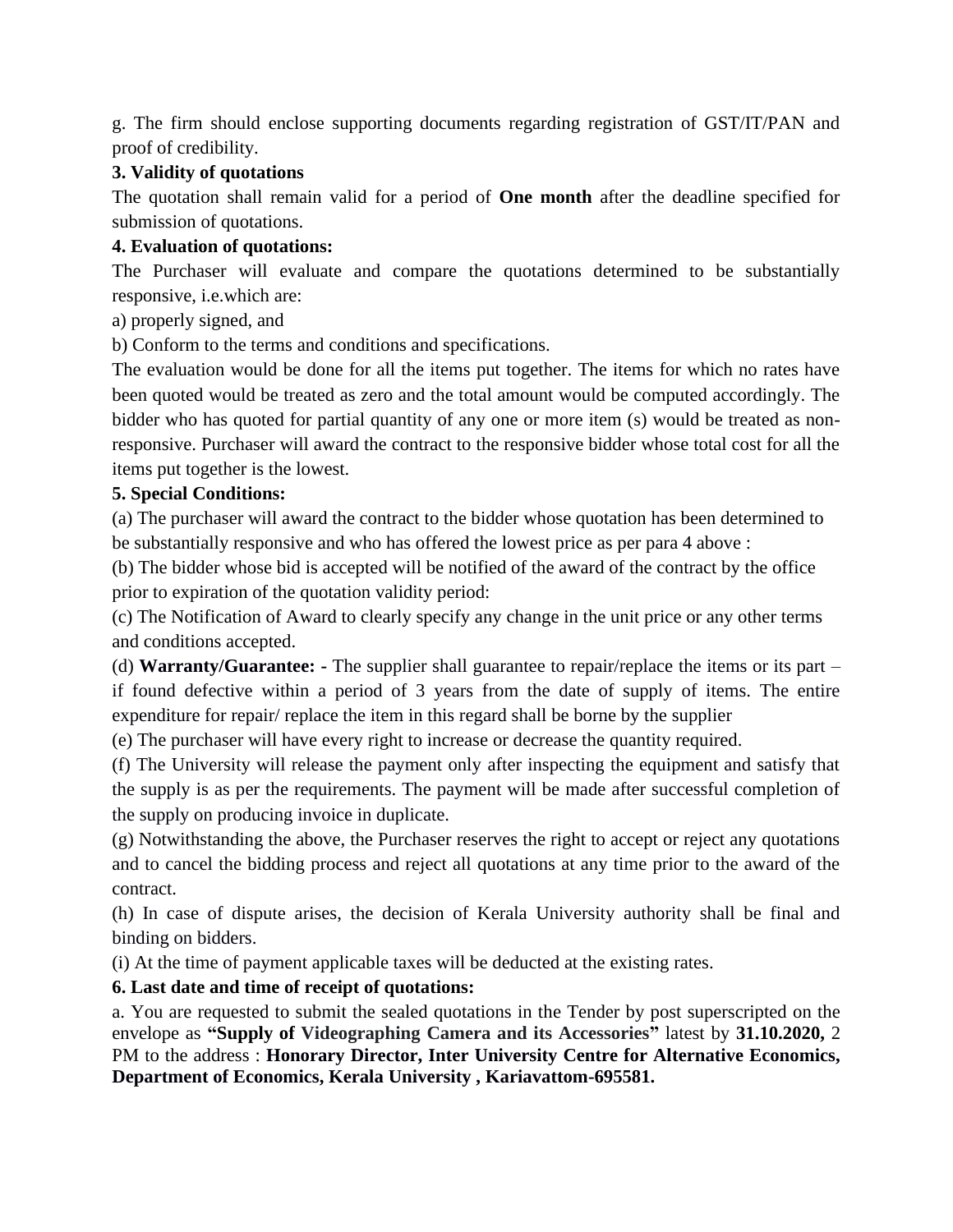b. The bids shall be opened at the office of the Honorary Director on 02.11.2020, 3pm. If the above date of opening tender happens to be on a holiday or due to any other valid reason, the tender opening process will be done on the next working day or the day fixed by the undersigned.

 The purchaser looks forward to receiving the quotation and appreciates the interest of the bidders.

Yours faithfully,

**Siddik R**

**Format of quotation is enclosed**